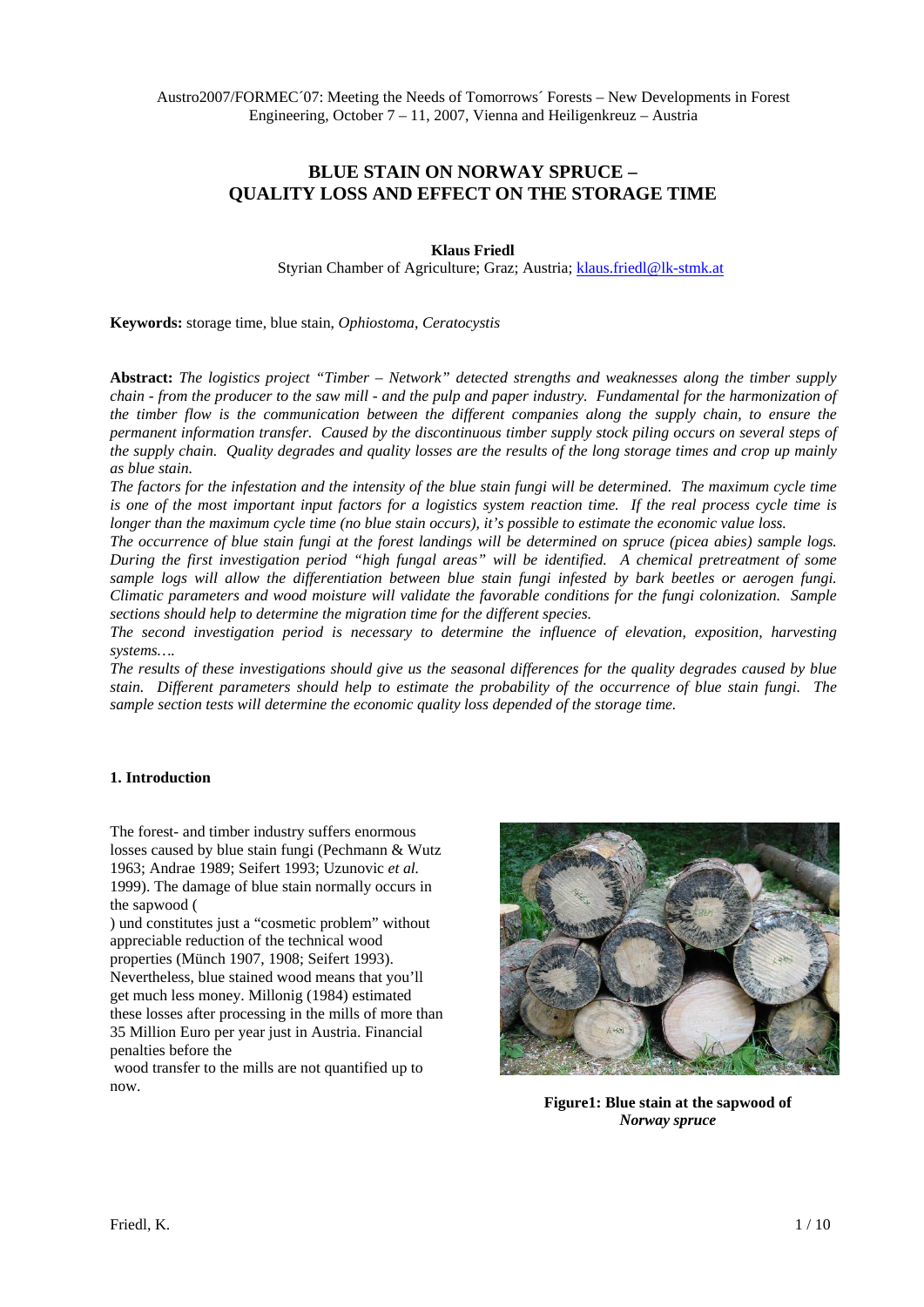The blue discoloration of the coniferous wood is caused by many different kinds of fungi inside the species *arcomycetes* and *fungi imperfecti*. (Seifert 1993; Wingfield *et al.* 1993). On round- and sawn wood are mainly the *ascomycetes* species *ceratocystis* and *ophiostoma* the reason for the blue color. (Münch 1907, 1908; Seifert 1993; Butin 1996). The main vectors for the spread of the fungi are bark breeding bark beetles [\(Figure 2](#page-1-0)), which live in symbiosis with the fungi, or abiotic, air-borne or by rain splash.



**Figure 2: Blue stain origin at the gallery system of the** *ips typographus*

<span id="page-1-0"></span>Blue stain might occur at the standing stem, for example after infestation of bark beetles or stem damage as result of logging operations. For forestry and timber industry purposes the occurrence of blue stain at the log stores at the forest roads after the felling operation or at the industry mills is the most important damage. (Pechmann & Wutz 1963; Neumüller & Brandstätter 1995; Seifert 1993; Butin 1996; Uzunovic *et al.* 1999).

Due to the timber harvesting operations during the whole year, especially during the mild spring and summer months, when the fungi meets favourable conditions for the infection of the logs, blue stain gets more and more important for the coniferous woodlands of the boreal latitudes. It's a "new" challenge for the timber logistics. The quick timber extraction, the fast hauling and the soon processing in the mills are the effective activities to avoid the blue stain (Butin 1996; Seifert 1993).

The objects of earlier blue stain investigations in Central Europe were different pine species. Though there is a lot of knowledge about blue stain fungi species (Pechmann & Wutz 1963; Pechmann *et al.* 1966; Aufsess 1980), there is a substantial lack of knowledge about blue-stain infestation on *Picea abies*, depending on harvesting date and storage time. This lack of well founded facts, as well as reports from industry and land owners, that losses caused by blue stain increase, gave the reason fort his investigations.

# **2. Aims of the study**

The increment of the loss during the time is an important parameter for every logistics system, because it defines the maximum time span without any damage of the logs. For modeling the timber supply chain it's a decision support system, because it defines the profit cuts depending on the storage time.

Following questions should be answered by the investigations:

- quantify the amount of blue stain in relation to the storage time.
- verify the influence of the harvesting date on the development of blue stain.
- describe geographical differences of the infestation of the round wood with blue stain fungi.
- estimate the relevance of air-borne and beetle vectored blue stain.
- examine the species spectrum of blue stain fungi.
- explain the relation between wood moisture and blue stain.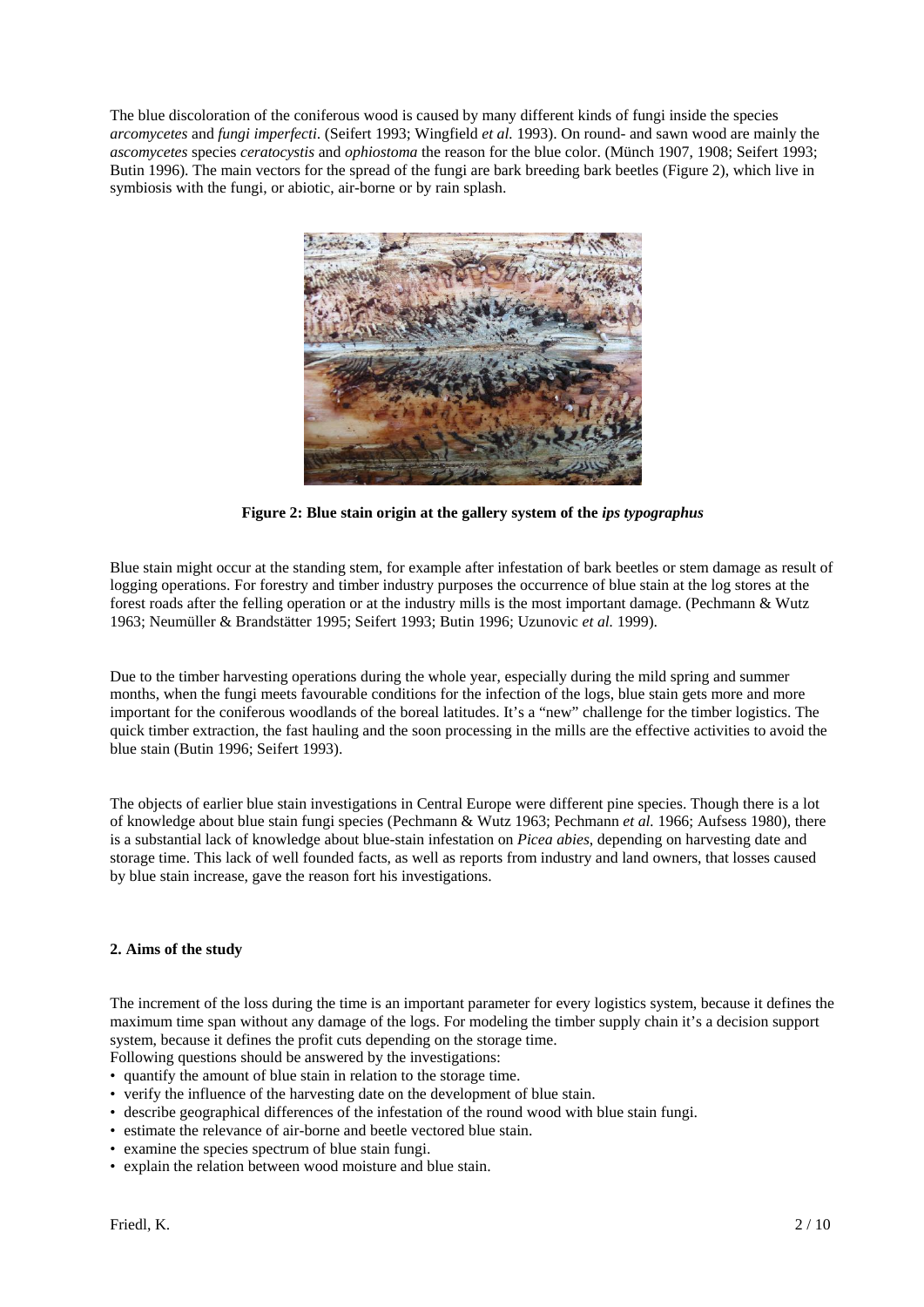# **3. Experimental design**

The most important influencing variables for the development of blue stain, the kind of spreading of the fungi (beetle and air-borne) and the seasonal difference of the blue stain are considered as follows: At four forest companies were realized field experiments with four series (summer / winter, beetle / air-borne): The first series (winter) were started in March – before the bark beetles starts to fly. The repetition – the summer series started in June. 30 sample logs with a length of 2 meters and a diameter between 20 and 30 cm represented one series.

# **3.1. Forest companies**

To estimate the geographical differences of the fungi infestation dynamic the field experiments were done in four different forest companies.

# **3.2. Data collection**

Solheim (1992) verified that there is no visible discoloration by blue stain during the first two weeks after beetle infestation. The first sampling date, considering the Solheim investigations, is set after 2 weeks storage time, the last after 15 weeks storage ([Table 1](#page-2-0)). Five logs were investigated each sampling date. Considering a fixed sampling scheme,(shown in

Figure 3 und

<span id="page-2-0"></span>Figure 4) stem discs were gathered.

| Sampling date   | Storage time |
|-----------------|--------------|
| sd 1            | 2 weeks      |
| sd <sub>2</sub> | 4 weeks      |
| sd <sub>3</sub> | 6 weeks      |
| sd <sub>4</sub> | 8 weeks      |
| sd <sub>5</sub> | 10 weeks     |
| sd 6            | 15 weeks     |

**Table 1: Sampling dates per series** 



<span id="page-2-1"></span>**Figure 3: Cutting scheme at the beetle vectored series for the collection of stem discs (A-E) and the bark samples to determine the different kinds of the bark breeding beetles**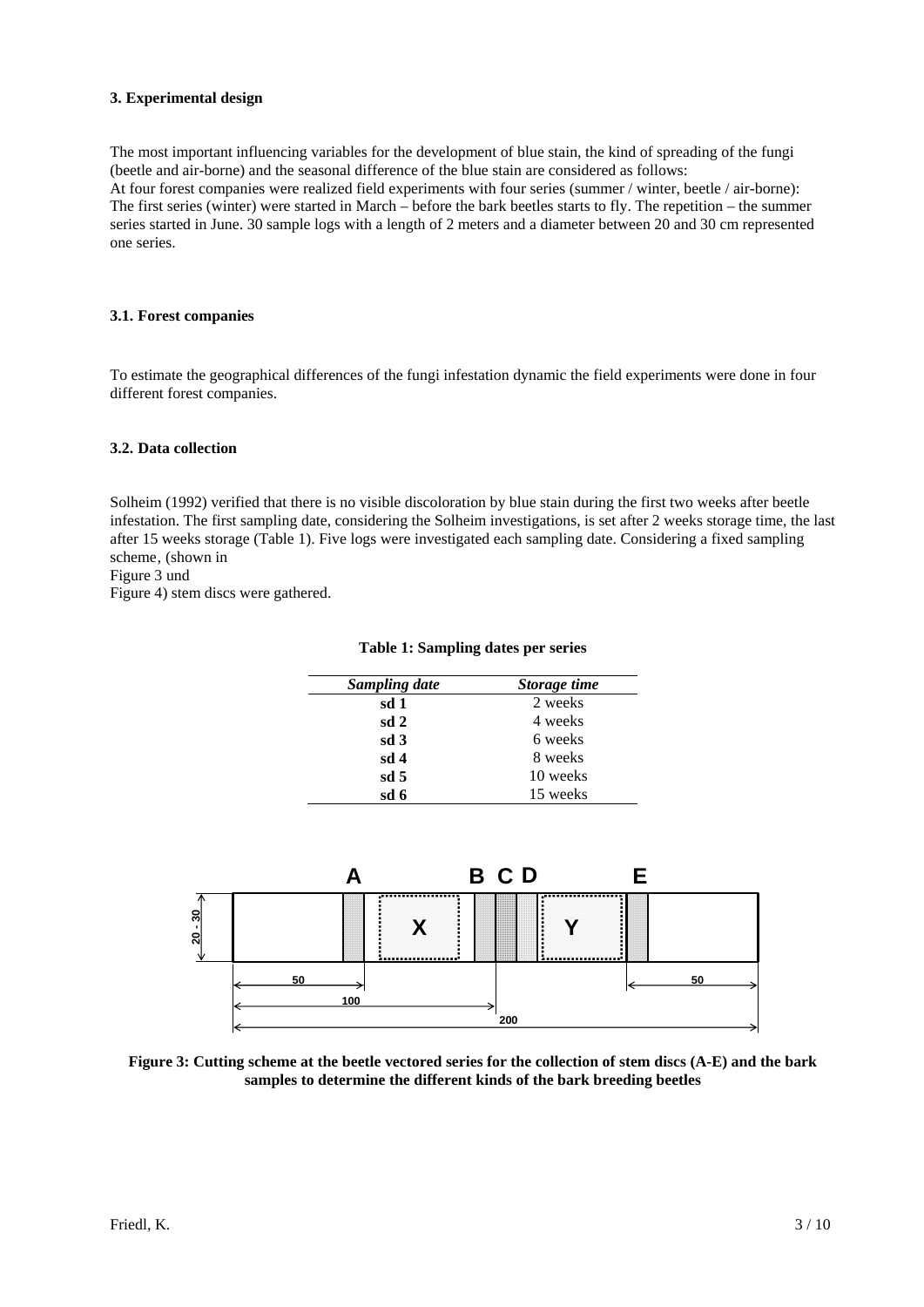

**Figure 4: Cutting scheme at the air-borne series for the collection of stem discs (K-W)** 

The following parameters were determined at the stem discs:

- Damage of the bark.
- Blue stain of the lateral surface.
- Blue stain of the cross sectional area.
- Marking and measuring the sapwood.

The parameter to quantify the flue stain is the rate of the discoloured sapwood area. Each disc was numbered and photographed.

# **3.3. Data editing**

### **Spectrum of fungi species**

The determination of the different fungi species was done at one disc of each log (disc "D" at the beetle and disc "U" at the air-borne logs). The stem discs were split (fixed scheme) at the laboratory. At different radii and fixed distances from the surface, wood splints were extracted and fixed on a malt-agar medium. The fungi built their mycelium and fruit bodies on the culture medium, on which they could be determined.

#### **Moisture**

Disc "C" (beetle) and disc "O" (air-borne) were further examined to determine the wood moisture using the dry kiln method.

# **Temperature**

The temperature at each site was measured hourly and collected by Tiny data loggers. The average daily temperature was used for the further interpretations.

#### **Determine the blue stained area**

To describe the quantity of blue stain, the percentage of the discoloured area to the sapwood area had to be figured out. Therefore the images of the cross sections had to be edited with special imaging software. The total area, the heartwood- and the blue stained area were dyed with different colours. To determine the area of the different colours, the software Lucia32 B4.21 for laboratory imaging was used.

### **4. Results**

# **4.1. Characteristics of the studies**

Data were collected from March to October 2003. Totally 4080 stem discs were cut from the 480 invested sample logs. 5000 samples were isolated from the sapwood of the logs in the laboratory to determine the fungi species. 13 different fungi species were found at the beetle series. 5 species were found at the air-borne series (Table 2). *Ceratocystis coerulescens* was absent at the winter series, but most dominant and responsible for the intense blue discoloration at the summer series.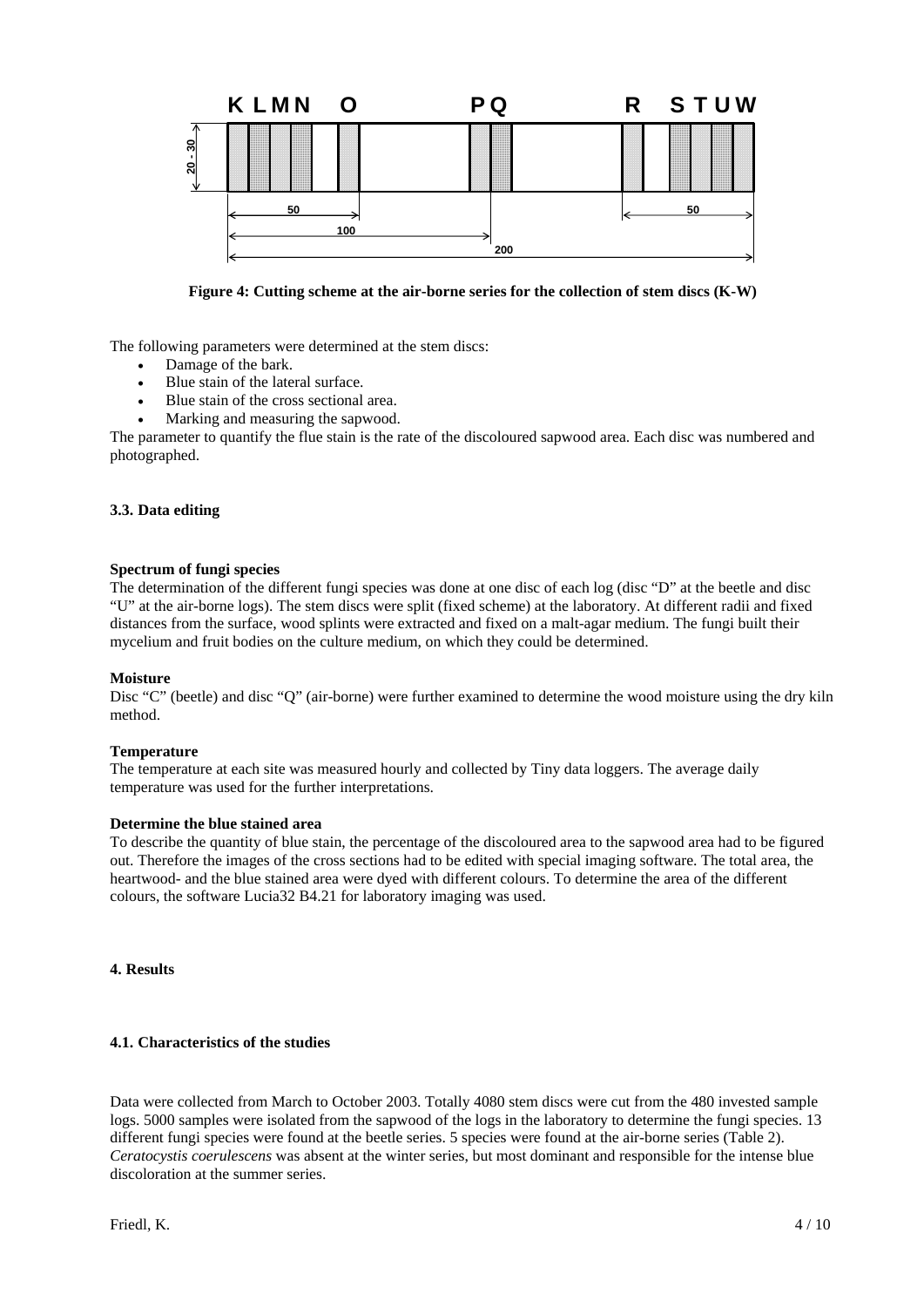As the main vectors for the fungi spores the following beetles could be identified:

- *Ips typographus*
- *Pityogenes chalcographus*
- *Hylurgops palliatus*

At the summer series the appearance of longicorn (*Cerambycidae*) and snout beeles (*Curcullionidae*) was noted.

| Kind of infestation | Number of blue stain fungi | <b>Dominant species</b>                                                                                               |
|---------------------|----------------------------|-----------------------------------------------------------------------------------------------------------------------|
| beetle vectored     | 13                         | Ceratocystis polonica<br>Ophiostoma ainoae<br>Ophiostoma bicolor<br>Ophiostoma penicillatum<br>Ophiostoma piceaperdum |
| air-borne           |                            | Ceratocystis coerulescens<br>Ophiostoma piceae                                                                        |

|  |  |  | Table 2: Isolated fungi species at the beetle vectored and air-borne series |
|--|--|--|-----------------------------------------------------------------------------|
|--|--|--|-----------------------------------------------------------------------------|

The run of the temperature fort he period of investigation depending on the sample site is shown in Figure 5. The location forest company Wittgenstein shows an obvious lower average monthly temperature. Frankenburg and Mayr-Melnhof are nearly indistinguishable. The location of the Esterházy company describes at the beginning of the series higher temperatures, but equals nearly the run of temperatures of Frankenburg and Mayr-Melnhof at the end of the field studies. Esterházy further varies in lower elevation and higher temperatures from the other locations.



# **Figure 5: Average monthly temperature for the different locations of the forest companies**

The occurrence of blue stain fungi just at the sapwood (Butin, 1996; Kirisits, 1996) causes the usage of the sapwood moisture to interpret the development of the discoloration. The moisture change cross the section is enormous. The heartwood moisture is nearly constant round 30%. The sapwood moisture reaches values up to 140%.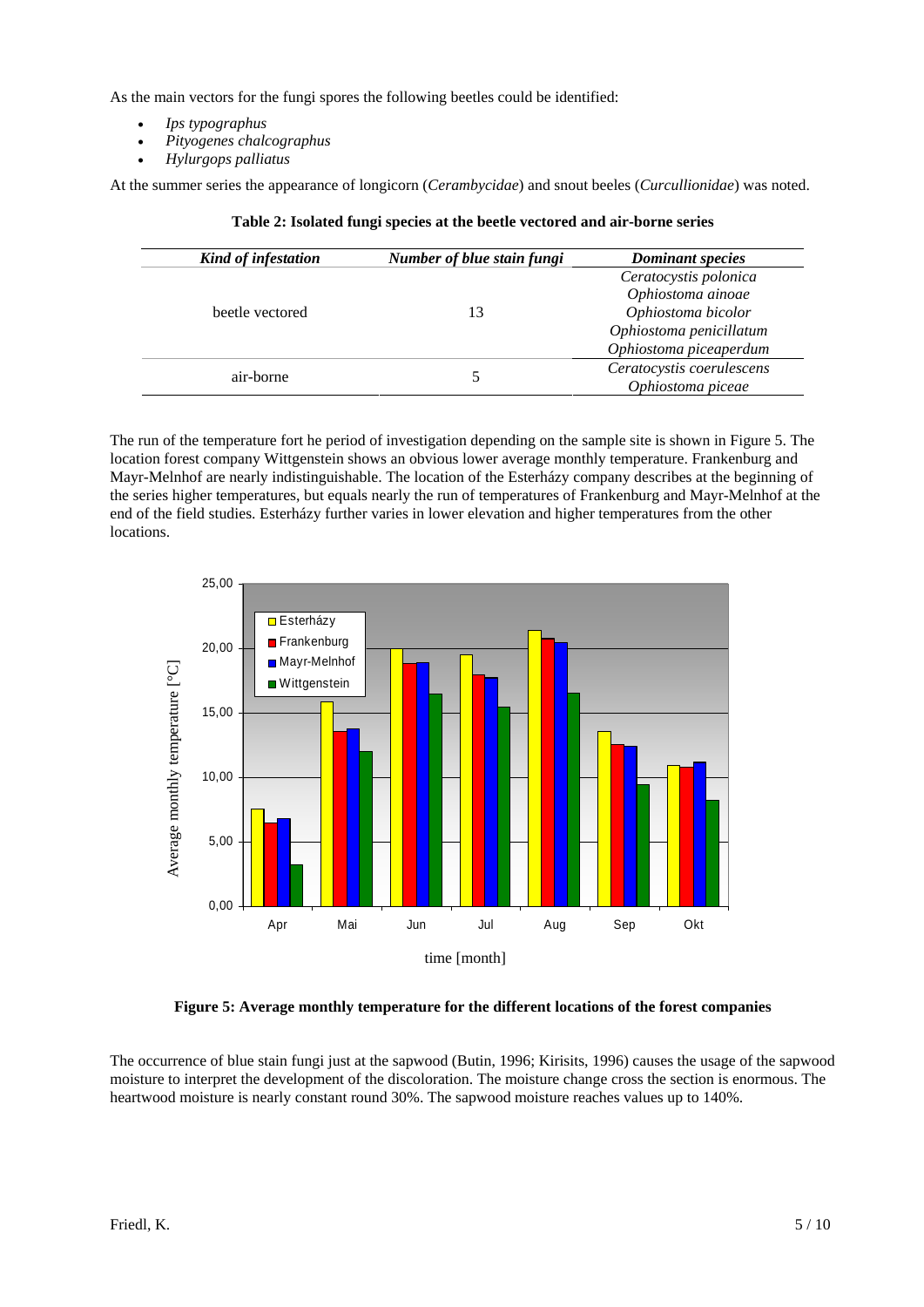#### **4.2. Development of a blue stain forecast model**

A covariance analyses was used to calculate the data with "% blue stained sapwood area" as the dependent and the aggregated temperature as the independent variable. The influence of the aggregated temperature on the blue stain was significant. The influence of the wood moisture on the intense of the blue stain was not significant. As there are significant differences between blue stain and the summer and winter series it was necessary to develop two different models (shown in equation 1 und 2).

The series air-borne / winter was not considered, because the blue stain ratio up to sample date sd5 was too low.

$$
verbl_1 = -9,486 + 0,02817 * tempsu_2 \t R2=0,65
$$
 (1)

$$
verbl_1 = -8,130 + 0,0188*tempsu_2
$$
 R<sup>2</sup>=0,81 (2)

| verhbl $1$ | blue stained sapwood area [%]     |
|------------|-----------------------------------|
| $tempsu_2$ | aggregation of the daily average  |
|            | temperature from the felling      |
|            | process to the sampling date [dd] |

Figure 6 and Figure 7 show the scatter plots for the summer and winter series. Though there is a bigger spread of the values at the summer series, it's clearer to quantify the blue stain because of the earlier appearance.



**Figure 6: Scatter plot with linear regression of the summer series.**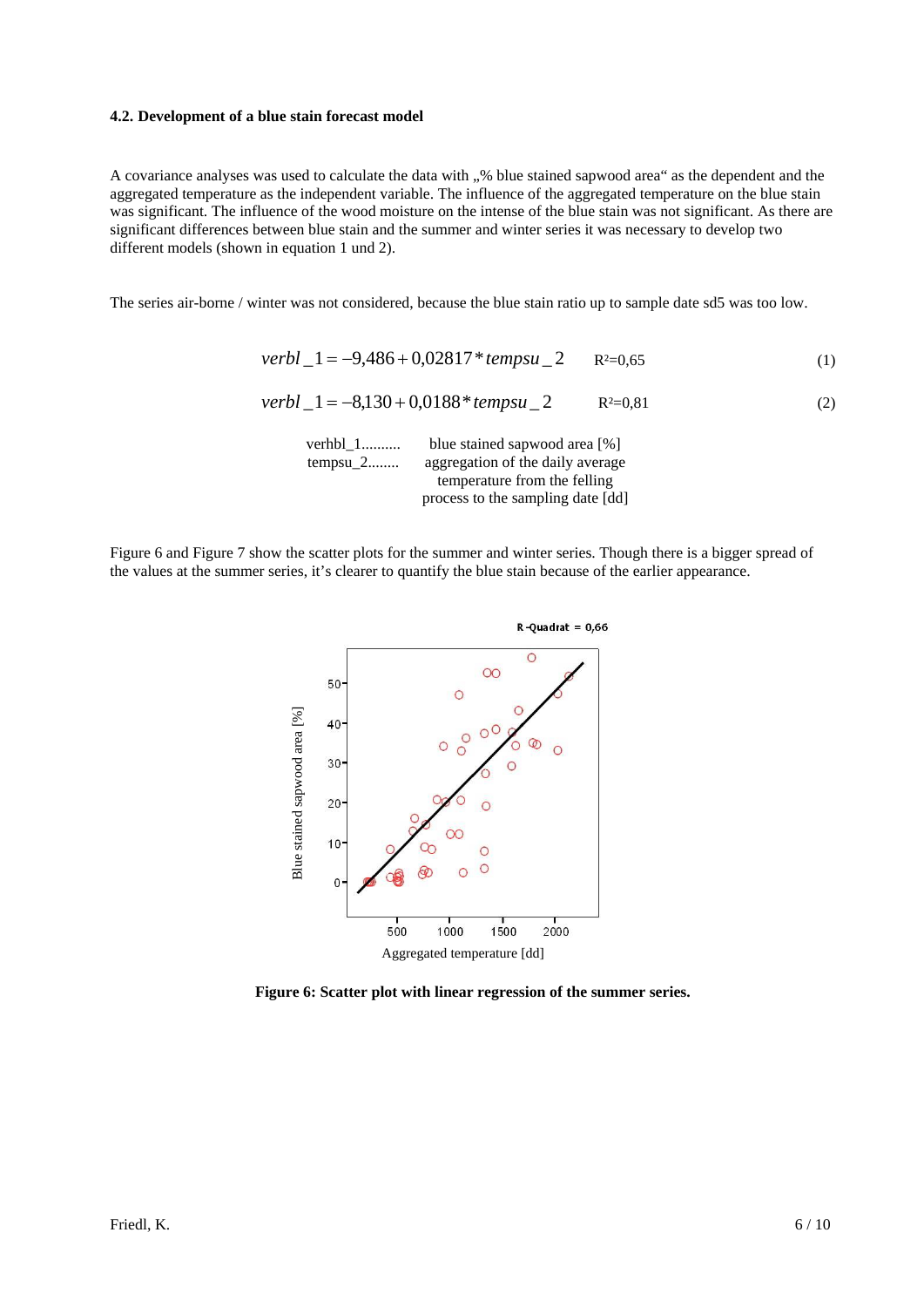

**Figure 7: Scatter plot with linear regression of the winter series**

Figure 8 shows the critical storage time for spruce round wood at the summer series, depending on the average daily temperature and different threshold values for the blue stain. The maximum storage time without blue stain percentage of more than 5% of the sapwood area decreases with increasing temperature. At 18°C average daily temperature for example, the maximum storage time is around 30 days.



**Figure 8: Connection between daily mean temperature and storage time of spruce round wood at different threshold values of blue stained sapwood für the summer series**

Figure 9 links the model of the summer series and real temperature data (2006) from 4 climate measurement stations in Styria. They are located in Zeltweg (elevation 675m), Liezen (elevation 665m), Hartberg (elevation 330m) and Deutschlandsberg (elevation 365m). The blue curve shows the storage time until the appearance of blue stain at the minimum of 5% of the sapwood area. The red dashed line describes the average temperature of the 4 climate measurement stations.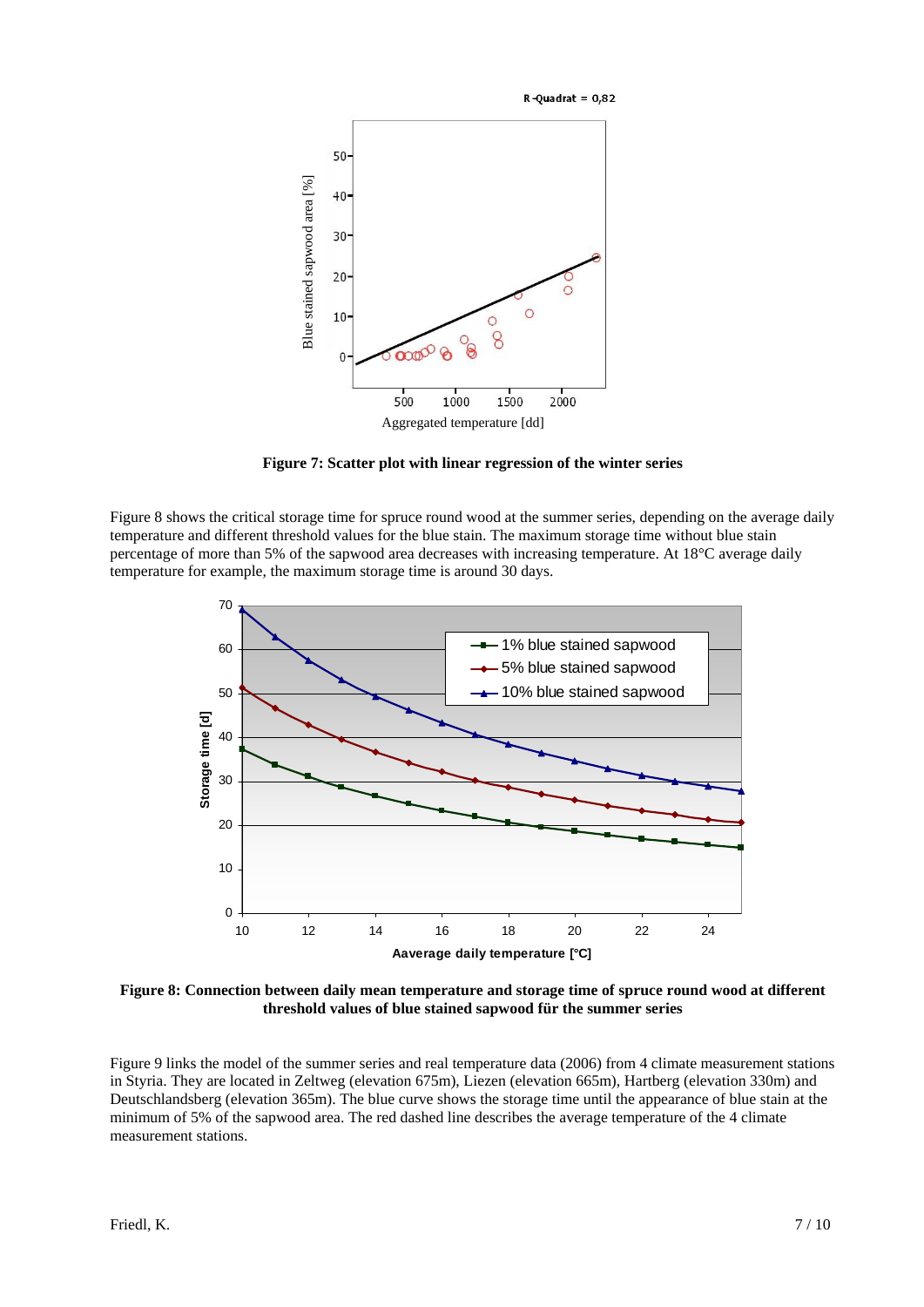

**Figure 9: Maximum storage time of spruce round wood depending on harvesting time and percentage of blue stain** 

# **5. Important points**

- The quantity of blue stain on Norway spruce logs was determined on field experiments, depending on harvest time (summer, winter) the storage time and the kind of spore spreading (beetle vectored, air borne).
- Considering a threshold of 5% blue stained sapwood area, the maximum storage time during the summer months (from May to September) is 3 to 4 weeks.
- There are no significant differences between beetle vectored and air-borne spreading blue stain in the summer series.
- The 5% blue stained sapwood threshold was reached after a 10 weeks storage time.
- The quantity of blue stain is generally higher during the summer months. The maximum blue stain quantity per log averages 50% of the sapwood area.
- There were great differences between the air-borne and beetle vectored series, considering the fungi species spectrum.
- Three bark beetle species were identified as the main vectors for the fungi spreading.

### **6. References**

Andrae, F., 1989. Schutz von Fichten-Rundholz gegen Verblauung am Schlagort. Holzforschung und Holzverwertung 41 (3): 39-42.

Butin, H., 1996. Krankheiten der Wald- und Parkbäume. Diagnose – Biologie – Bekämpfung. 3. Auflage. Georg Thieme Verlag, Stuttgart, Deutschland, New York, USA, 261 S.

Grubelnik, R., 1998. Untersuchungen über die Zusammensetzung der Mycoflora von *Ips typographus* auf ausgewählten Wald-Standorten in Österreich unter besonderer Berücksichtigung der pathogenen Art *Ceratocystis polonica*. Diplomarbeit, Universität für Bodenkultur Wien, Wien, Österreich, 62 S.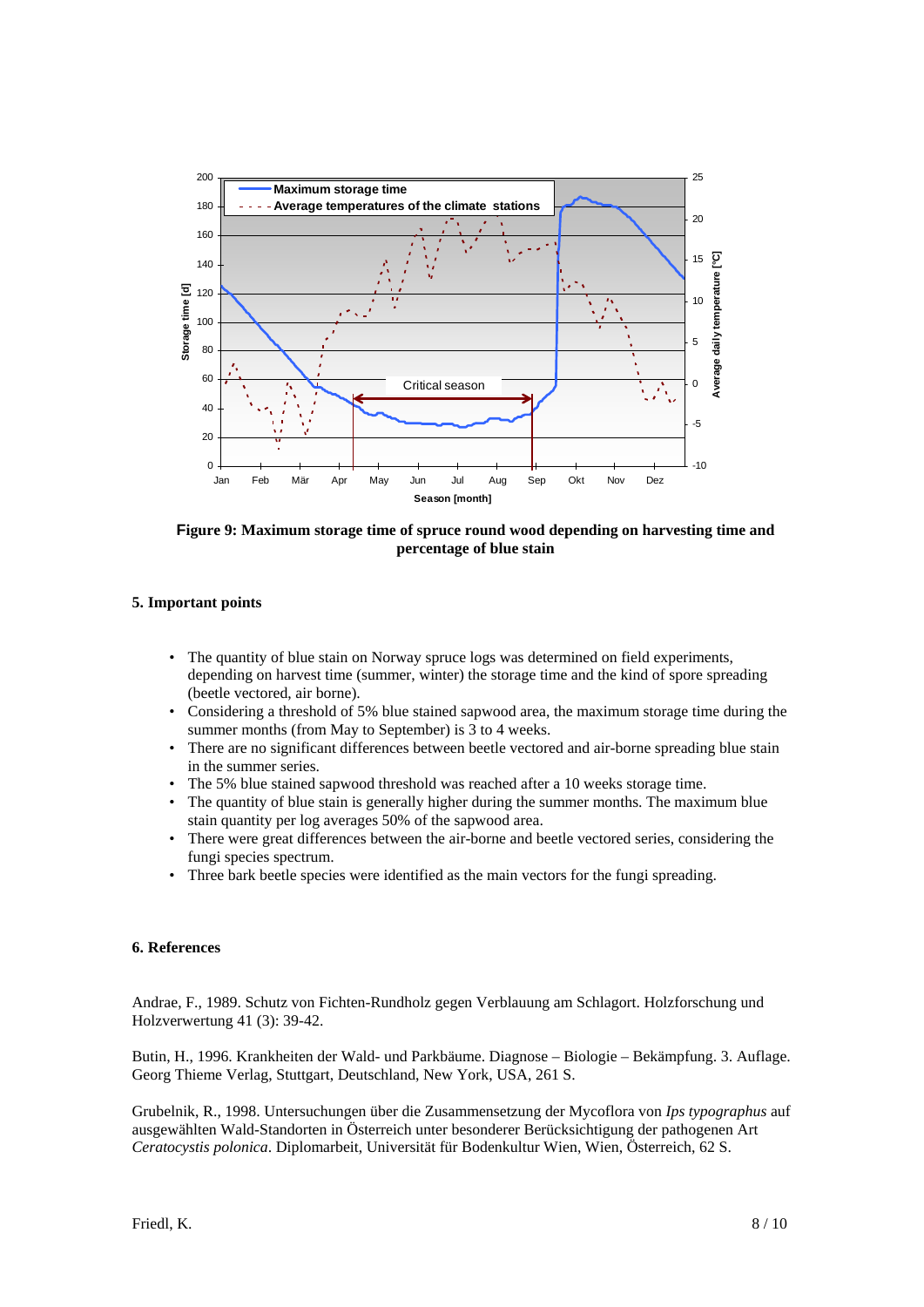Kirisits, T., 1996. Untersuchungen über die Vergesellschaftung von Bläuepilzen (*Ceratocystis*/*Ophiostoma* spp.) mit den rindenbrütenden Fichtenborkenkäfern *Ips typographus*, *Pityogenes chalcographus* und *Hylurgops glabratus* in Österreich. Diplomarbeit, Universität für Bodenkultur Wien, Wien, Österreich, 175 S.

Kirisits T., 2001. Studies on the association of ophiostomatoid fungi with bark beetles in Austria with special emphasis on *Ips typograpus* and *Ips cembrae* and their associated fungi *Ceratocystis polonica* and *Ceratocystis laricicola*. Dissertation, Universität für Bodenkultur Wien, Wien, Österreich. 69 pp. + appendix (individual papers).

Kirisits, T., Wingfield, M.J., & Redfern, D.B., 1998b. Ophiostomatoid fungi associated with the larch bark beetle *Ips cembrae* in Central Europe and in Scotland. In: Proceedings of the 7<sup>th</sup> International Congress of Plant Pathology, Edinburgh, Scotland, 9-16 August 1998, Volume 3, Abstract no. 3.7.35.

Kirisits, T., Grubelnik, R., & Führer E., 2000. Die ökologische Bedeutung von Bläuepilzen für rindenbrütende Borkenkäfer. In: Müller F., Hrsg. Mariabrunner Waldbautage 1999 – Umbau sekundärer Nadelwälder. FBVA-Berichte, Schriftenreihe der Forstlichen Bundesversuchsanstalt Wien, Wien, Österreich, ISSN 1013-0713, 2000, 111: 117-137.

Kirschner, R., 1998. Diversität mit Borkenkäfern assoziierter filamentöser Mikropilze. Dissertation, Eberhard-Karls-Universität Tübingen, Fakultät für Biologie, Tübingen, Deutschland, 573 S.

Lin, S., 2003: Untersuchungen über den *Ophiostoma piceae*-Artenkomplex in Österreich. Diplomarbeit, Universität für Bodenkultur Wien, 74 S.

Krokene, P., & Solheim, H., 1996. Fungal associates of five bark beetles species colonizing Norway spruce. Canadian Journal of Forest Research 26: 2115-2122.

Krokene, P., & Solheim, H., 1998. Pathogenicity of four blue-stain fungi associated with aggressive and nonaggressive bark beetles. Phytopathology 88: 39-44.

Mathiesen, A., 1950. Über einige mit Borkenkäfern assoziierte Bläuepilze in Schweden. Oikos 2: 275- 308.

Millonig, R., 1984. Bläueschutz für sägefrisches Schnittholz. Säger-Information, Februar 1984: 1-2.

Münch, E., 1907. Die Blaufäule des Nadelholzes. I-II. Naturwissenschaftliche Zeitschrift für Land- und Forstwirtschaft 5: 531-573.

Münch, E., 1908. Die Blaufäule des Nadelholzes. III-VII. Naturwissenschaftliche Zeitschrift für Landund Forstwirtschaft 6: 32-47, 297-323.

Neumüller, A., & Brandstätter, M., 1994. Verblauung von Stammholz. Ursachen – Vorbeugung – Schutzmaßnahmen. Eine Literaturübersicht. Holzforschung und Holzverwertung Nr. 4/1995: 68-72.

Pechmann, H. von, & Wutz, A., 1963. Untersuchungen über Bläuebefall und Möglichkeiten der Bläueverhütung an lagerndem Kiefernstammholz. Forstwissenschaftliches Cebtralblatt 82: 129-138.

Pechmann, H. von, Graessle, E., & Wutz, A., 1966. Untersuchungen über Bläuepilze an Kiefernholz. Forstwissenschaftliches Centralblatt 83: 290-314.

Seifert, K.A., 1993. Sapstain of commercial lumber by species of *Ophiostoma* and *Ceratocystis*. In: Wingfield, M.J., Seifert, K.A., & Webber, J.F., eds. *Ophiostoma* and *Ceratocystis*: Taxonomy, Ecology, and Pathogenicity. APS Press, The American Phytopathological Society, St.Paul, Minnesota, USA, p. 141-151.